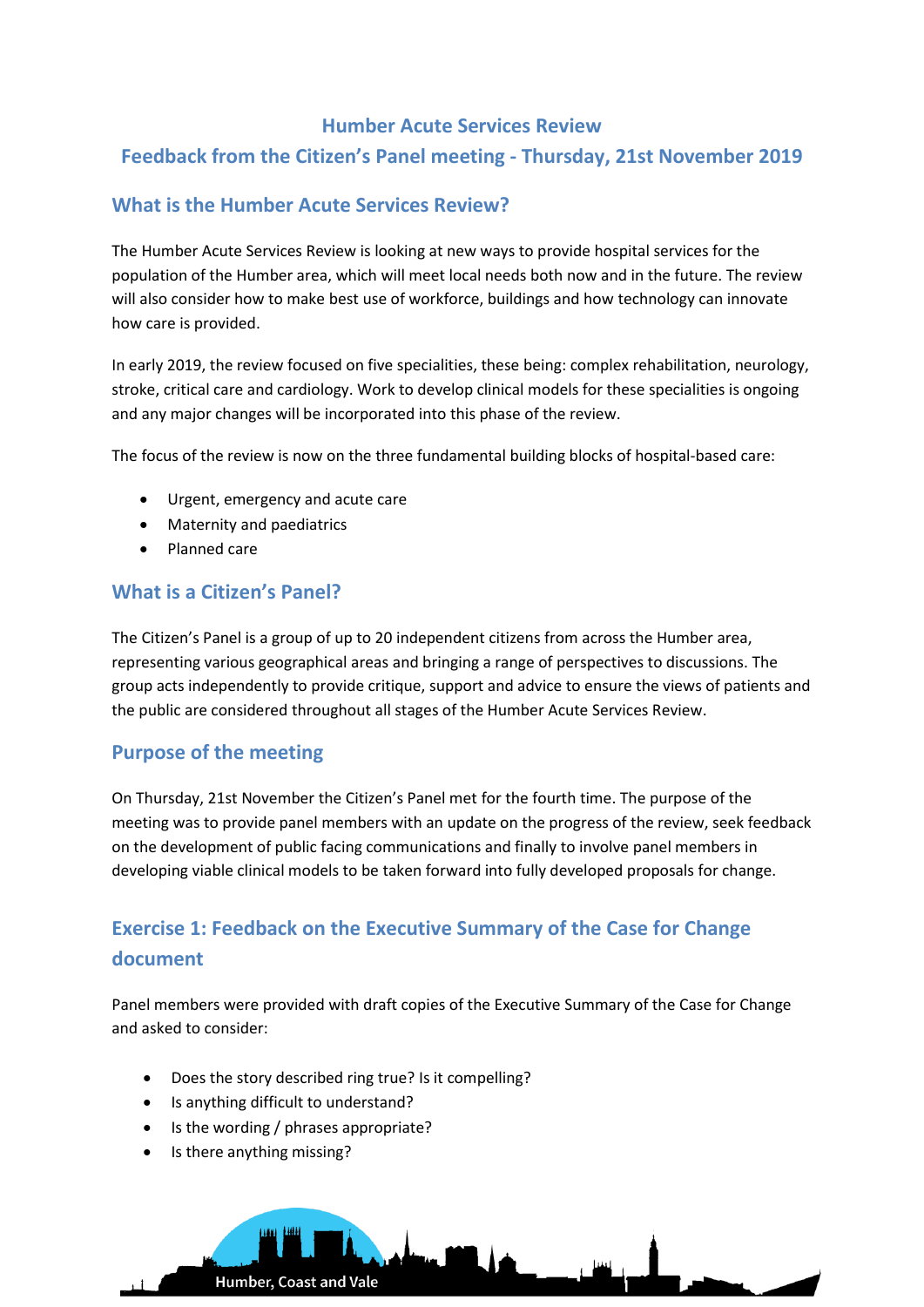Presented below is what panel members said:

#### *Positive comments:*

- The group felt the document had improved with every iteration.
- The group liked that the document is short, succinct and to the point.
- Refreshingly open and honest and reflects past discussions.
- A lot of people are put off going into these professions and once trained people don't want to stay in our area and this document accurately reflects this.

#### *Suggested additions / amendments:*

#### *Page 1:*

- Page 7 Point 3 amend to 'Diagnose and evaluate medical conditions'.
- Safety isn't mentioned (e.g. for an individual with allergies who wears a red wristband / specific cognitive conditions and having to re-tell their story could cause high levels of anxiety).
- An easy read version would be useful and inclusive.
- It should say that we need to start considering the social determinants of health and the impact of debt and poverty, for example. There needs to be a reflection on the role of prevention and the need to keep people well so that they don't need to use our hospital services.
- Needs to be something about the need for services to become more integrated and treat people holistically. This would be a better outcome economically and in terms of patient experience.
- Needs to say that care plans should be held in a single place, so that everyone knows the full picture about the patient and they only have to tell their 'story' once.
- It was felt that some areas of care do have the latest IT and equipment, with some being described as cutting edge. Should it say that 'very few services' have the latest?
- 5th bullet add 'potentially again impacting patients' at the end of the sentence.

#### *Page 2:*

- The group felt that it should say that people are sometimes going into hospital when they could be better cared for in the community or at home.
- Again, 'medical equipment is old' it was felt this phrasing didn't acknowledge that there are some services with really up to date equipment now.
- 2nd bullet give 'HUTH' and 'NLAG' their full organisation names.
- 4th bullet explain what 'core information' means.
- 4th bullet change 'online consultation' to 'video link clinical consultation'.
- Last sentence Put a full stop after 'population of the Humber region' and delete the rest of the sentence.

#### *Page 3:*

• 1st bullet, 2nd sentence – change to: 'This means seeing skilled, specialist staff who are used to dealing with the illness you have'.

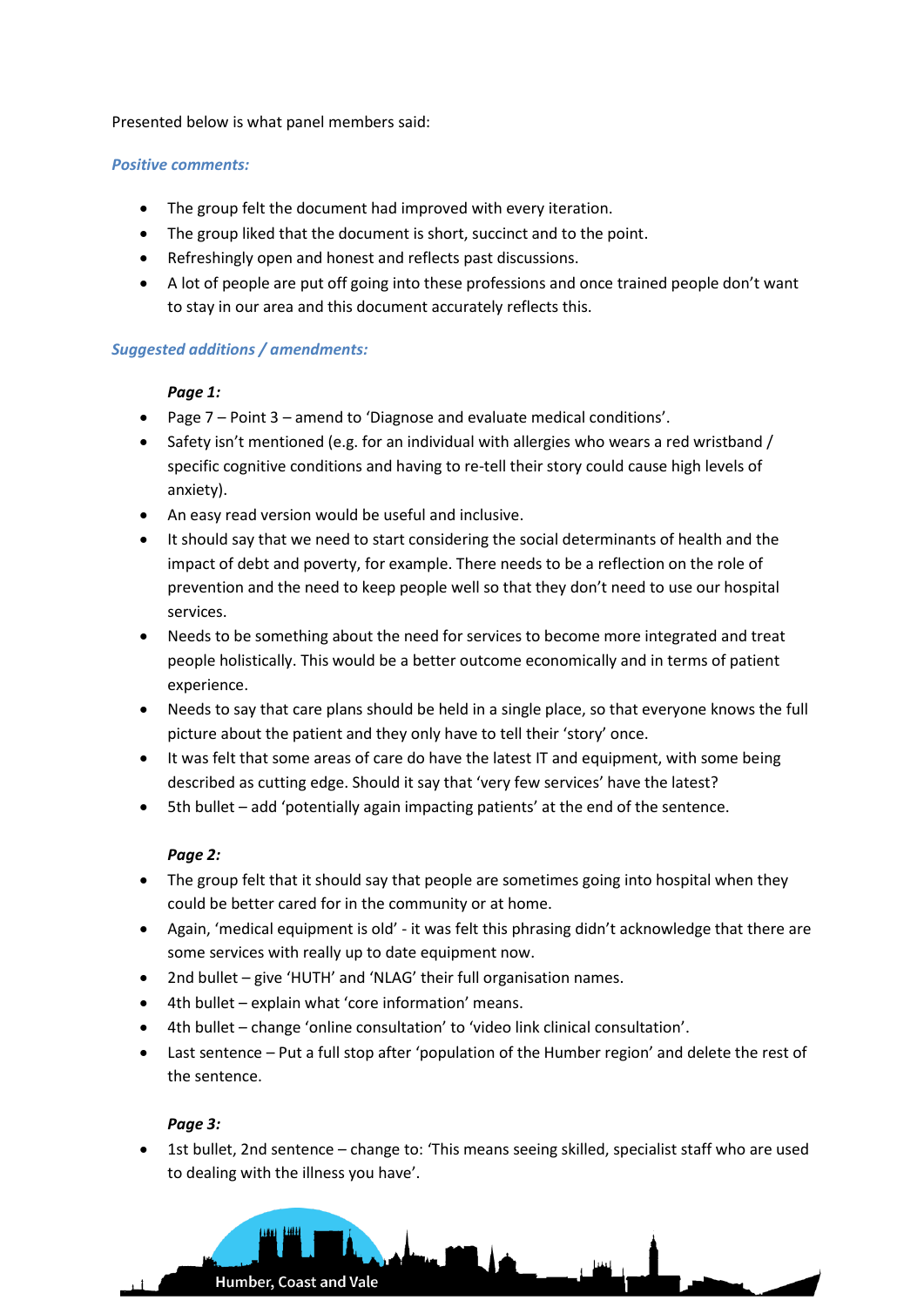#### *Other Comments:*

#### *Page 2:*

 Upon reading about not having technology in place to support care, such as electronic shared records to hold core information – the panel didn't understand as they all know about the Summary Care Record and are seeing that this is being used. They felt it is more about the technology being put in place, but not yet having the systems to facilitate it across services.

## **Exercise 2: Review of potential scenarios**

Members of the review team presented an update on the work undertaken so far in developing potential models for the three building blocks of a hospital (listed previously on Page 1).

Feedback from both clinical and patient workshops was used to refine initial ideas and preferred models were presented in boxes.

Panel members were then split into four groups asked to discuss the different service models, and provide feedback on the following questions:

- Do you agree or disagree with the statements made?
- What do you see to be the pros and cons of the different options?
- How did you feel the different options would impact on care?

Please see below the proposed service models for each area and the feedback provided by the four groups of panel members:

## **Maternity**

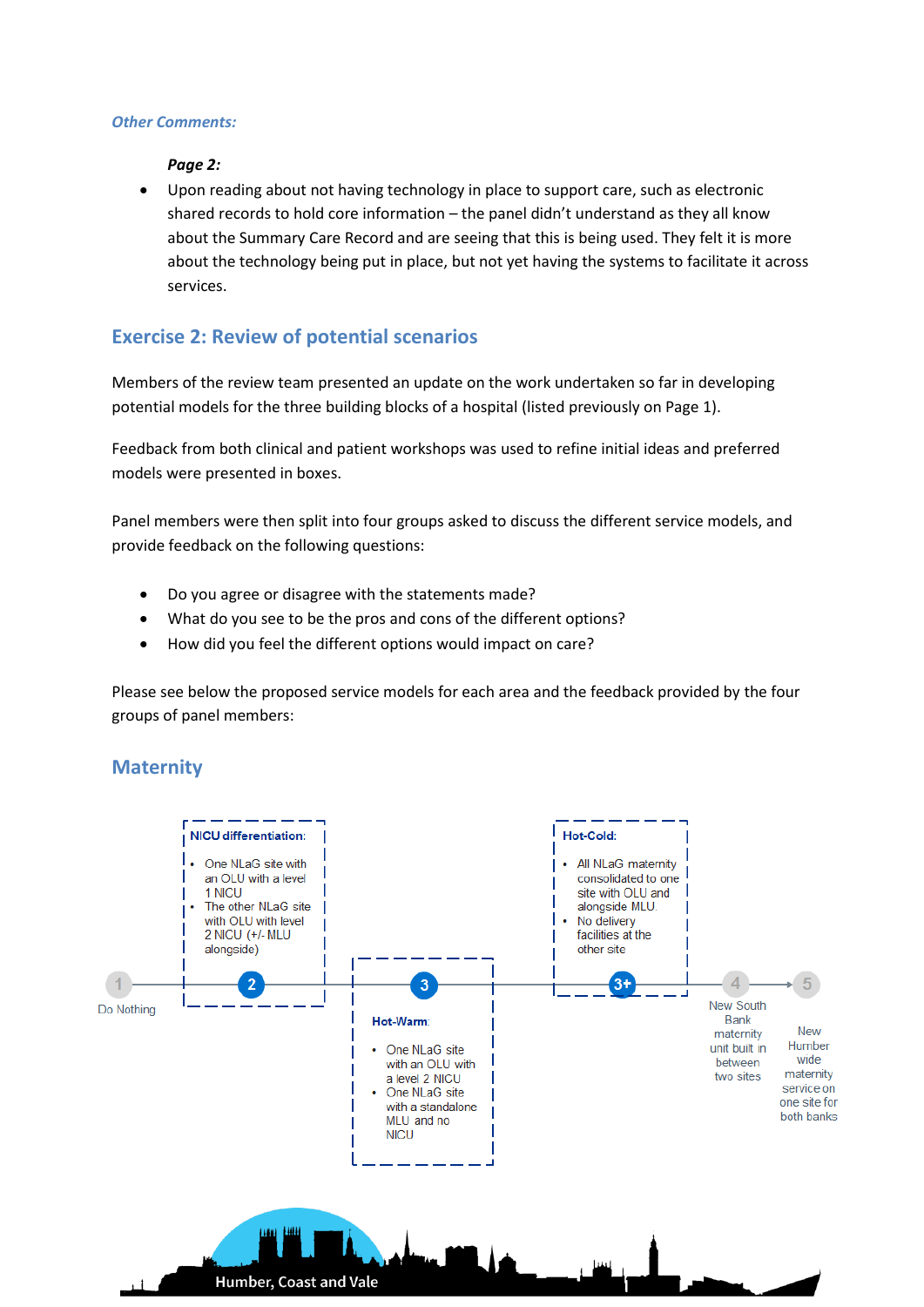Definitions:

- NLaG = Northern Lincolnshire and Goole Hospital NHS Foundation Trust
- OLU = obstetric led unit
- NICU = neonatal intensive care unit
- MLU = midwife led unit
- ED = emergency department

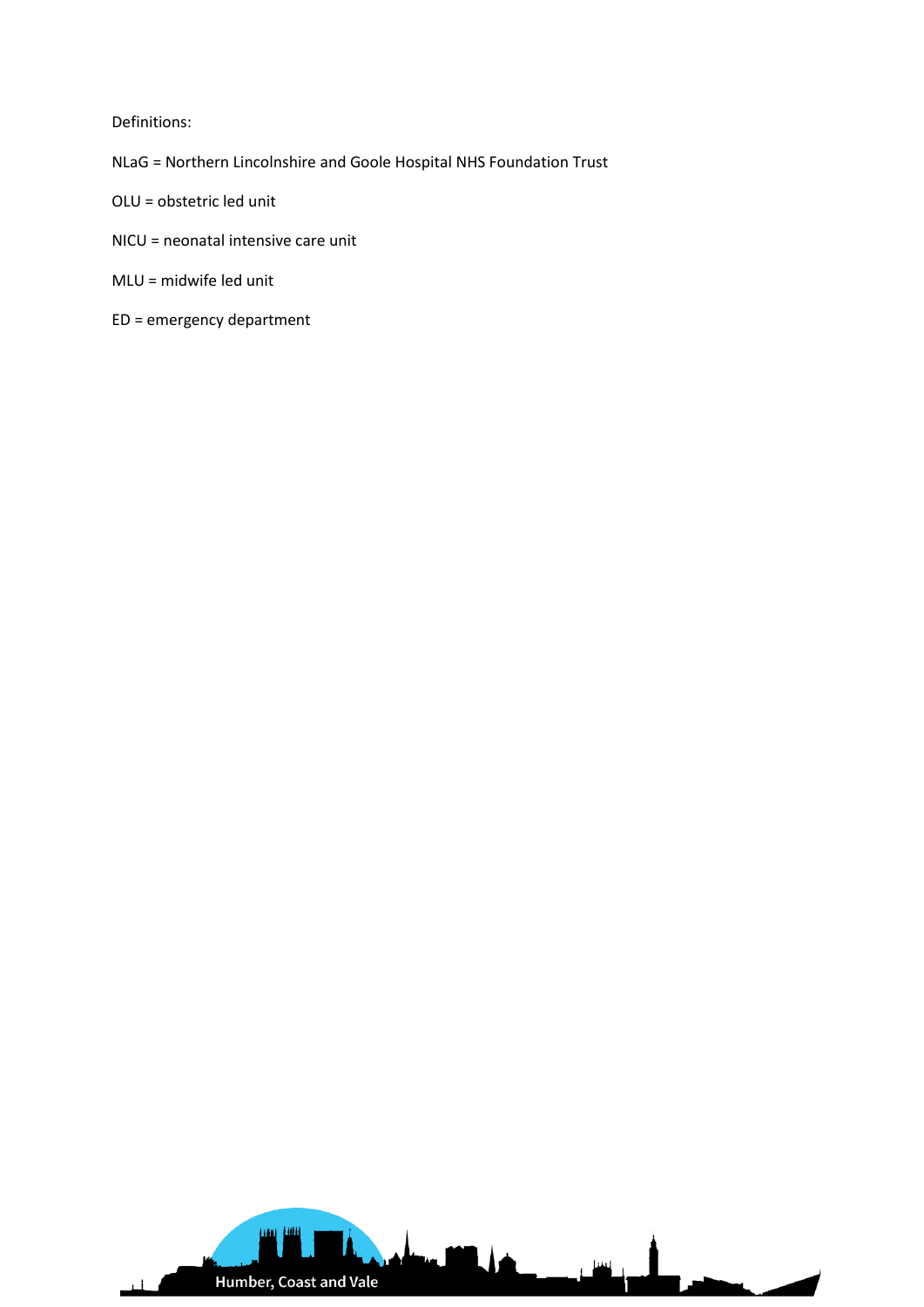|         | 1                 | $\overline{2}$              | $\overline{3}$                                                                                                                                                                                                                         | $3+$                                                                                                                                                                                                                                                                                                                                                    | $\overline{a}$                                                                                                                                                                                                                                                                                                                                                                                                                                                                  | 5 <sup>1</sup>                                                                                                                                                                                                                                                                                                                                                               |
|---------|-------------------|-----------------------------|----------------------------------------------------------------------------------------------------------------------------------------------------------------------------------------------------------------------------------------|---------------------------------------------------------------------------------------------------------------------------------------------------------------------------------------------------------------------------------------------------------------------------------------------------------------------------------------------------------|---------------------------------------------------------------------------------------------------------------------------------------------------------------------------------------------------------------------------------------------------------------------------------------------------------------------------------------------------------------------------------------------------------------------------------------------------------------------------------|------------------------------------------------------------------------------------------------------------------------------------------------------------------------------------------------------------------------------------------------------------------------------------------------------------------------------------------------------------------------------|
|         | <b>Do Nothing</b> | <b>NICU differentiation</b> | <b>Hot-Warm</b>                                                                                                                                                                                                                        | <b>Hot-Cold</b>                                                                                                                                                                                                                                                                                                                                         | <b>New South Bank</b><br>maternity unit                                                                                                                                                                                                                                                                                                                                                                                                                                         | <b>Single Humber-wide</b><br>maternity unit                                                                                                                                                                                                                                                                                                                                  |
| Group 1 |                   |                             | The group had concerns<br>regarding travelling any<br>distance whilst in labour.<br>Not all deliveries go as<br>planned and travel adds to<br>delay accessing the<br>necessary care.<br>You need access to<br>specialist care on hand. | The group had concerns<br>regarding travelling any<br>distance whilst in labour.<br>Not all deliveries go as<br>planned and travel adds<br>to delay accessing the<br>necessary care.<br>It works well in Hull as<br>one unit.<br>The geography of the<br>area doesn't help as it is<br>so rural - More people<br>will travel further with<br>option 3+. | The group had concerns<br>regarding travelling any<br>distance whilst in<br>labour. Not all deliveries<br>go as planned and travel<br>adds to delay accessing<br>the necessary care.<br>Those living in rural<br>areas will have<br>difficulties.<br>Those that can travel to<br>other hospitals may<br>choose to do that if<br>things change on the<br>South Bank.<br>It works well in Hull as<br>one unit.<br>If it was one unit how<br>would you decide<br>where it will be? | The group had<br>concerns regarding<br>travelling any<br>distance whilst in<br>labour. Not all<br>deliveries go as<br>planned and travel<br>adds to delay<br>accessing the<br>necessary care.<br>Those living in rural<br>areas will have<br>difficulties.<br>Those that can travel<br>to other hospitals<br>may choose to do<br>that if things change<br>on the South Bank. |
| Group 2 |                   |                             | Could be a risk to life due<br>to transfer times. Some                                                                                                                                                                                 | Will be affected by the<br>outcome of the                                                                                                                                                                                                                                                                                                               | We mustn't forget that<br>there were positives                                                                                                                                                                                                                                                                                                                                                                                                                                  | Sometimes travel is<br>just not possible -                                                                                                                                                                                                                                                                                                                                   |
|         |                   |                             | conditions in the baby                                                                                                                                                                                                                 | paediatrics element.                                                                                                                                                                                                                                                                                                                                    | expressed regarding                                                                                                                                                                                                                                                                                                                                                                                                                                                             | e.g. because of                                                                                                                                                                                                                                                                                                                                                              |
|         |                   |                             | present only at birth and                                                                                                                                                                                                              | Would you then have all                                                                                                                                                                                                                                                                                                                                 | options 4 and 5 at the                                                                                                                                                                                                                                                                                                                                                                                                                                                          | bridge closures,                                                                                                                                                                                                                                                                                                                                                             |
|         |                   |                             | will unexpectedly need                                                                                                                                                                                                                 | maternity and paediatrics                                                                                                                                                                                                                                                                                                                               | earlier engagement                                                                                                                                                                                                                                                                                                                                                                                                                                                              | roads closed.                                                                                                                                                                                                                                                                                                                                                                |
|         |                   |                             | NICU - long way to travel                                                                                                                                                                                                              | on one site?                                                                                                                                                                                                                                                                                                                                            | events, however these                                                                                                                                                                                                                                                                                                                                                                                                                                                           |                                                                                                                                                                                                                                                                                                                                                                              |

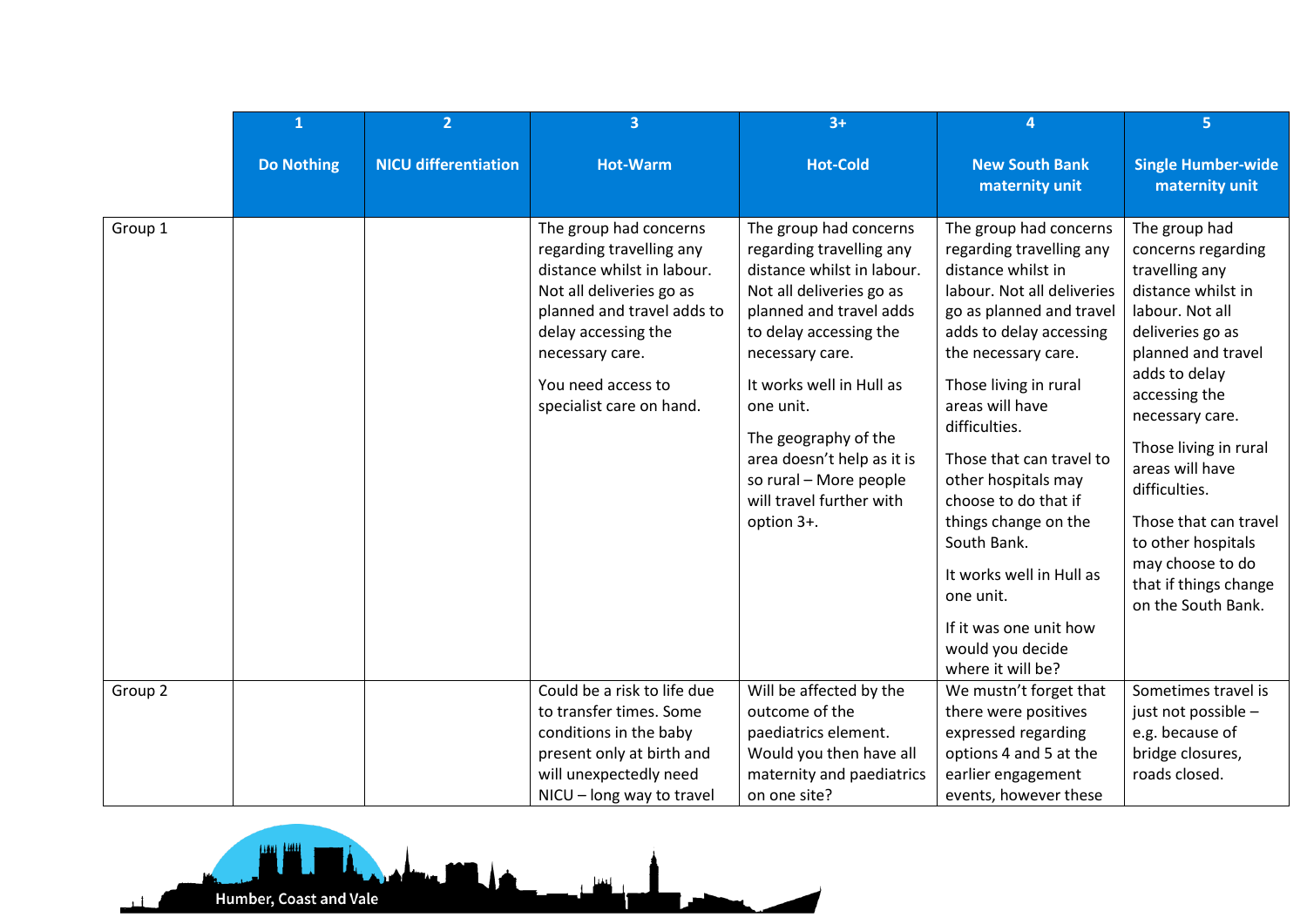|         |                                                                                                                                   | with sickly baby.<br>Could an obstetrician/<br>paediatrician be available<br>on video?                                                                                                                                                                                                                                                                                                                                                                                                                                                                                                                         |                                                                                                                                                                            | are now not preferred?                                                                                                                                                         | We mustn't forget<br>that there were<br>positives expressed<br>regarding options 4<br>and 5 at the earlier                                                                                                                                                                                                                      |
|---------|-----------------------------------------------------------------------------------------------------------------------------------|----------------------------------------------------------------------------------------------------------------------------------------------------------------------------------------------------------------------------------------------------------------------------------------------------------------------------------------------------------------------------------------------------------------------------------------------------------------------------------------------------------------------------------------------------------------------------------------------------------------|----------------------------------------------------------------------------------------------------------------------------------------------------------------------------|--------------------------------------------------------------------------------------------------------------------------------------------------------------------------------|---------------------------------------------------------------------------------------------------------------------------------------------------------------------------------------------------------------------------------------------------------------------------------------------------------------------------------|
|         |                                                                                                                                   |                                                                                                                                                                                                                                                                                                                                                                                                                                                                                                                                                                                                                |                                                                                                                                                                            |                                                                                                                                                                                | engagement events,<br>however these are                                                                                                                                                                                                                                                                                         |
|         |                                                                                                                                   |                                                                                                                                                                                                                                                                                                                                                                                                                                                                                                                                                                                                                |                                                                                                                                                                            |                                                                                                                                                                                | now not preferred?                                                                                                                                                                                                                                                                                                              |
| Group 3 | In the option without<br>NICU, could you<br>upskill obstetricians<br>to be NICU trained?<br>Could you combine<br>options 2 and 3? | We have concerns about<br>travelling whilst in labour.<br>If a birth is normal, then<br>women would probably<br>choose the MLU, but the<br>disadvantage is if anything<br>goes wrong. Having been a<br>midwife I know sometimes<br>we wait a bit to see how<br>labour progresses rather<br>than act straight away. If<br>we do this it can become<br>more of an emergency and<br>timing is crucial.<br>Is it acceptable for women<br>to have to travel? If you are<br>in labour this is not a good<br>experience.<br>You can't always predict<br>who will be fine going<br>ahead without obstetric<br>back up. | We have concerns about<br>travelling whilst in labour.<br>You might not choose a<br>home birth if there is a<br>long journey to access<br>hospital care in an<br>emergency | We have concerns<br>about travelling whilst<br>in labour.<br>You might not choose a<br>home birth if there is a<br>long journey to access<br>hospital care in an<br>emergency. | We have concerns<br>about travelling<br>whilst in labour.<br>You might not<br>choose a home birth<br>if there is a long<br>journey to access<br>hospital care in an<br>emergency.<br>It is different for<br>things like stroke or<br>ear, nose and throat<br>(ENT), but if<br>maternity it<br>shouldn't be only on<br>one site. |
|         |                                                                                                                                   |                                                                                                                                                                                                                                                                                                                                                                                                                                                                                                                                                                                                                |                                                                                                                                                                            |                                                                                                                                                                                |                                                                                                                                                                                                                                                                                                                                 |

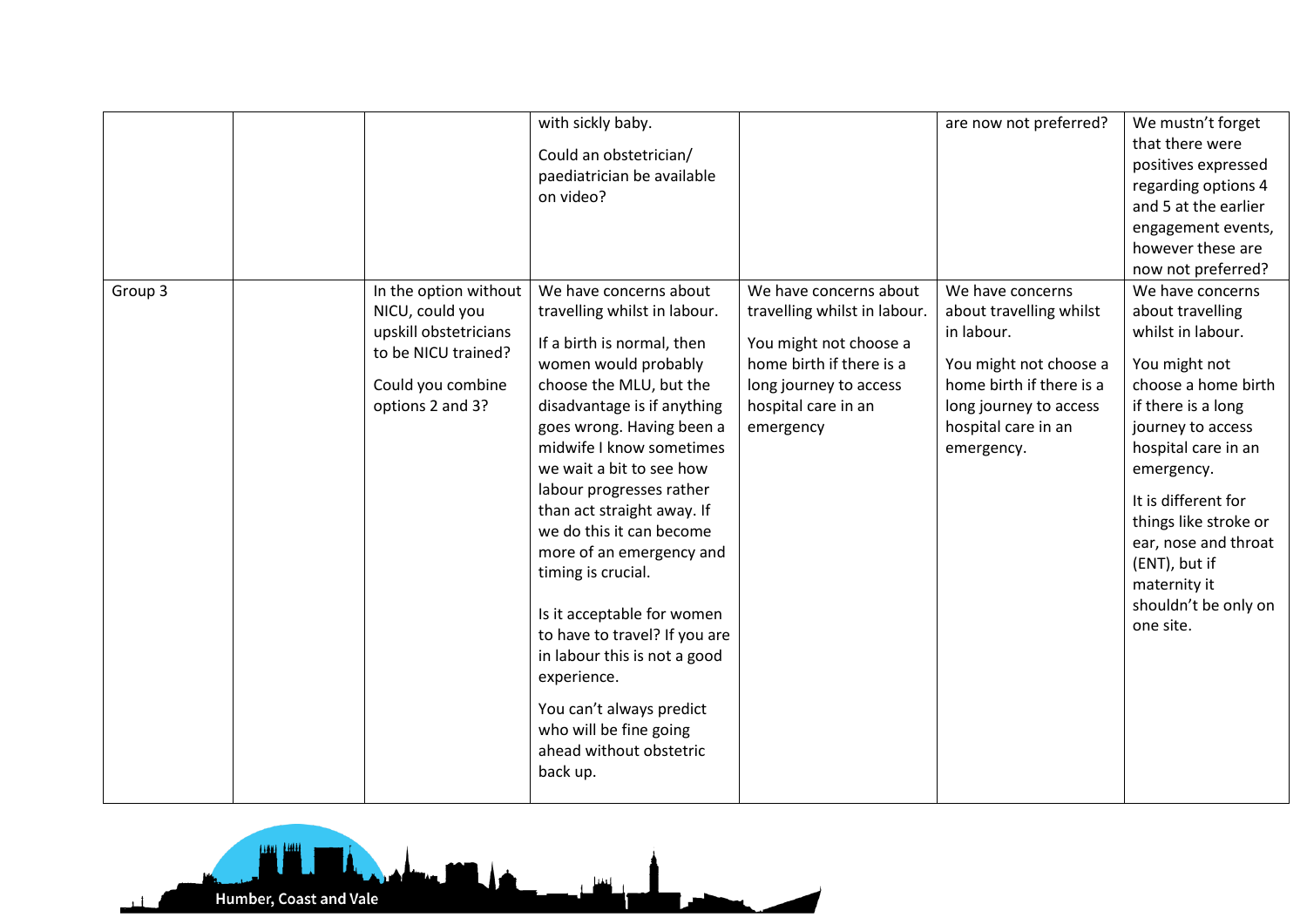| Group 4 | Timing is crucial    | No, it is not acceptable to   | Maternity is very          | Timing is crucial here.   |  |
|---------|----------------------|-------------------------------|----------------------------|---------------------------|--|
|         | here. There could be | have to transfer mother       | unpredictable. It has to   | There could be blocked    |  |
|         | blocked roads etc.   | and baby from a MLU to        | be all in one place.       | roads etc. Should be on   |  |
|         | Should be on two     | emergency care, due to the    | At one time, Grimsby was   | two sites to be safe.     |  |
|         | sites to be safe.    | time factor.                  |                            |                           |  |
|         |                      |                               | a centre of excellence for | They have a helipad in    |  |
|         |                      | A woman will want to          | maternity, is this         | Hull, that's a good idea. |  |
|         |                      | maximise her and her          | something to consider?     |                           |  |
|         |                      | child's chances of a healthy  |                            |                           |  |
|         |                      | outcome. If there is a lesser |                            |                           |  |
|         |                      | unit, if the woman needed     |                            |                           |  |
|         |                      | a section they wouldn't       |                            |                           |  |
|         |                      | want to be risking their life |                            |                           |  |
|         |                      | and their baby's (therefore   |                            |                           |  |
|         |                      | demand for standalone         |                            |                           |  |
|         |                      | MLU will be low).             |                            |                           |  |
|         |                      |                               |                            |                           |  |
|         |                      | At one time, Grimsby was a    |                            |                           |  |
|         |                      | centre of excellence for      |                            |                           |  |
|         |                      | maternity, is this            |                            |                           |  |
|         |                      | something to consider?        |                            |                           |  |

#### **General Comments:**

- The estates vary not only poor use of estates, but poor condition.
- The model has to maximise the chance of mother and baby doing well.
- You could go from life to death in one journey with maternity, and it is two potential 'patients', rather than one if it was a stroke patient.
- There would be an impact on families without a car, and for close family who will need to visit. Could there be free car parking at the hospitals?
- Model 3 The Jubilee Centre in Grimsby didn't work before so why would it work now?
- Model 3 Concerns were raised around safety; if complications occurred during a low-risk birth, a patient would be facing a minimum 30 mile transfer to an OLU.

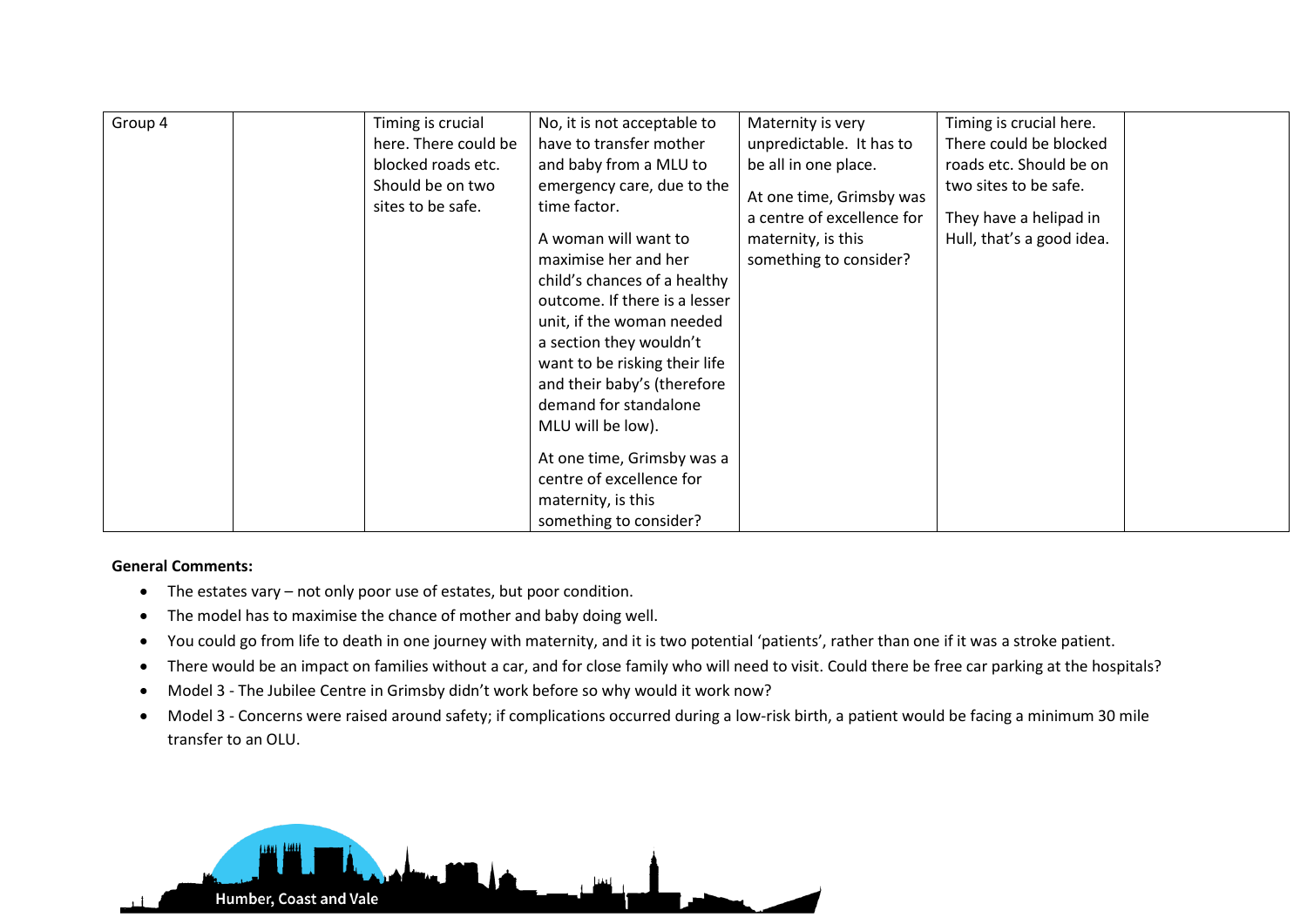|                    | <b>Paeds A&amp;E Local</b>                                                                                                                         | Hot-Warm:                                                                                                                                                                                          | Hot-Cold:                                                                                                      |                                                                           |
|--------------------|----------------------------------------------------------------------------------------------------------------------------------------------------|----------------------------------------------------------------------------------------------------------------------------------------------------------------------------------------------------|----------------------------------------------------------------------------------------------------------------|---------------------------------------------------------------------------|
| <b>Paediatrics</b> | • Concentrate opening  <br>hours at times of<br>peak demand at one<br>paediatric ED (e.g.<br>A&E local) on the<br>South Bank<br>• NICUs stay as-is | One NLaG site with a<br>٠<br>comparatively limited<br>paediatrics offer with<br>Paeds ED, assessment<br>unit and Level 1 NICU<br>only:<br>The other NLaG site runs<br>۰<br>a full acute paediatric | All NLaG acute<br>paediatrics<br>consolidated to<br>one site:<br>the other site has<br>no acute<br>paediatrics | Acute paediatrics<br>all to be delivered<br>in one place across<br>Humber |
|                    |                                                                                                                                                    | service.<br>3                                                                                                                                                                                      |                                                                                                                | 5 <sup>7</sup>                                                            |
|                    | Do Nothing                                                                                                                                         |                                                                                                                                                                                                    |                                                                                                                |                                                                           |

|         |                                                                                              | $\overline{2}$                                                                                                                                                                                            | $\overline{3}$                                                                             | $\overline{a}$                                                                                                                                                   | 5                                                                          |
|---------|----------------------------------------------------------------------------------------------|-----------------------------------------------------------------------------------------------------------------------------------------------------------------------------------------------------------|--------------------------------------------------------------------------------------------|------------------------------------------------------------------------------------------------------------------------------------------------------------------|----------------------------------------------------------------------------|
|         | <b>Do Nothing</b>                                                                            | <b>Paeds A&amp;E Local</b>                                                                                                                                                                                | <b>Hot-Warm</b>                                                                            | <b>Hot-Cold</b>                                                                                                                                                  | Acute paediatrics all to<br>be delivered in one place<br>across the Humber |
| Group 1 | Didn't feel the<br>statement reflected the<br>discussions at the<br>engagement<br>workshops. | Set times gives a level<br>of uncertainty, who<br>makes the decision of<br>demand?<br>Extra travel time and<br>demand on ambulance<br>staff.<br>Seems difficult to<br>understand.<br>This model could put | Group agree with the<br>statement and had no<br>further comments to<br>make on this model. | Group felt this model could<br>possibly increase the<br>standard / quality of care<br>and patient outcomes.<br>The only issue they could<br>envisage was travel. |                                                                            |
|         |                                                                                              | patient lives at risk due                                                                                                                                                                                 |                                                                                            |                                                                                                                                                                  |                                                                            |

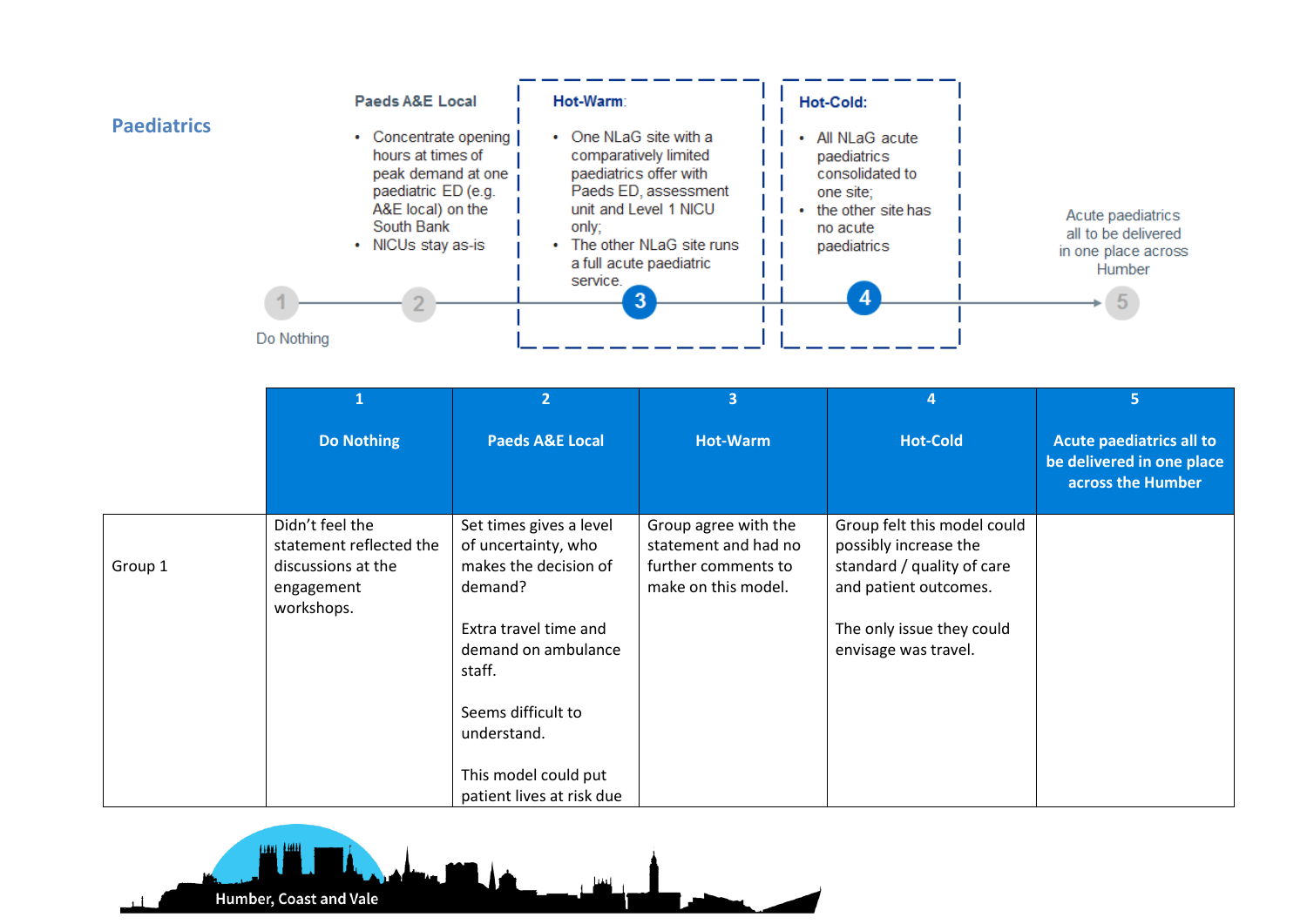|                    |                           | to extra travelling.       |                           |                               |                           |
|--------------------|---------------------------|----------------------------|---------------------------|-------------------------------|---------------------------|
|                    |                           |                            |                           |                               |                           |
|                    |                           | High impact on             |                           |                               |                           |
|                    |                           | families/carers.           |                           |                               |                           |
|                    |                           |                            |                           |                               |                           |
|                    |                           | What happens outside       |                           |                               |                           |
|                    |                           | these hours?               |                           |                               |                           |
|                    |                           |                            |                           |                               |                           |
|                    |                           | Could be alarming to       |                           |                               |                           |
|                    |                           | service users.             |                           |                               |                           |
|                    |                           |                            |                           |                               |                           |
| Group <sub>2</sub> | This is the option the    | Any evidence available     | The group felt the public | The group could see the       | NO!                       |
|                    | public would choose if    | that this model works at   | would be more willing     | benefits, but did not like    |                           |
|                    | you asked them.           | other sites                | to accept this model.     | this option at all.           | The only way this would   |
|                    |                           |                            |                           |                               | work is to keep the North |
|                    | <b>Positive Comments:</b> | <b>Negative Comments:</b>  | NICU has to compliment    | Staff skills could increase   | Bank as it is but build a |
|                    | - Don't have to get used  | - Difficult concept for    | maternity services.       | with opportunities to         | new hospital on the south |
|                    | to change.                | parents to comprehend      |                           | specialise.                   | bank in Brigg/ Barnetby   |
|                    | - Close to home.          | if A&E is open to adults   | Is there a model to work  |                               | Top.                      |
|                    | - Close to family/        | yet closed to their child. | on already?               | Travel would be a huge        |                           |
|                    | support at home.          | - Extra travel for         |                           | issue for patients and staff. |                           |
|                    | - NLAG paediatric         | patients and ambulance     | Much more emotive         |                               |                           |
|                    | assessment works really   | staff.                     | when it involves a child  |                               |                           |
|                    | well to help reduce       | - Confusing for patients   | or baby.                  |                               |                           |
|                    | hospital admissions.      | and ambulance staff        |                           |                               |                           |
|                    |                           | knowing where to go.       |                           |                               |                           |
|                    | <b>Negative Comments:</b> |                            |                           |                               |                           |
|                    | - Not sustainable         |                            |                           |                               |                           |
|                    | - Doesn't solve           |                            |                           |                               |                           |
|                    | workforce/ staffing       |                            |                           |                               |                           |
|                    | issues.                   |                            |                           |                               |                           |
|                    | - Too many patients       |                            |                           |                               |                           |
|                    | have to travel out of     |                            |                           |                               |                           |

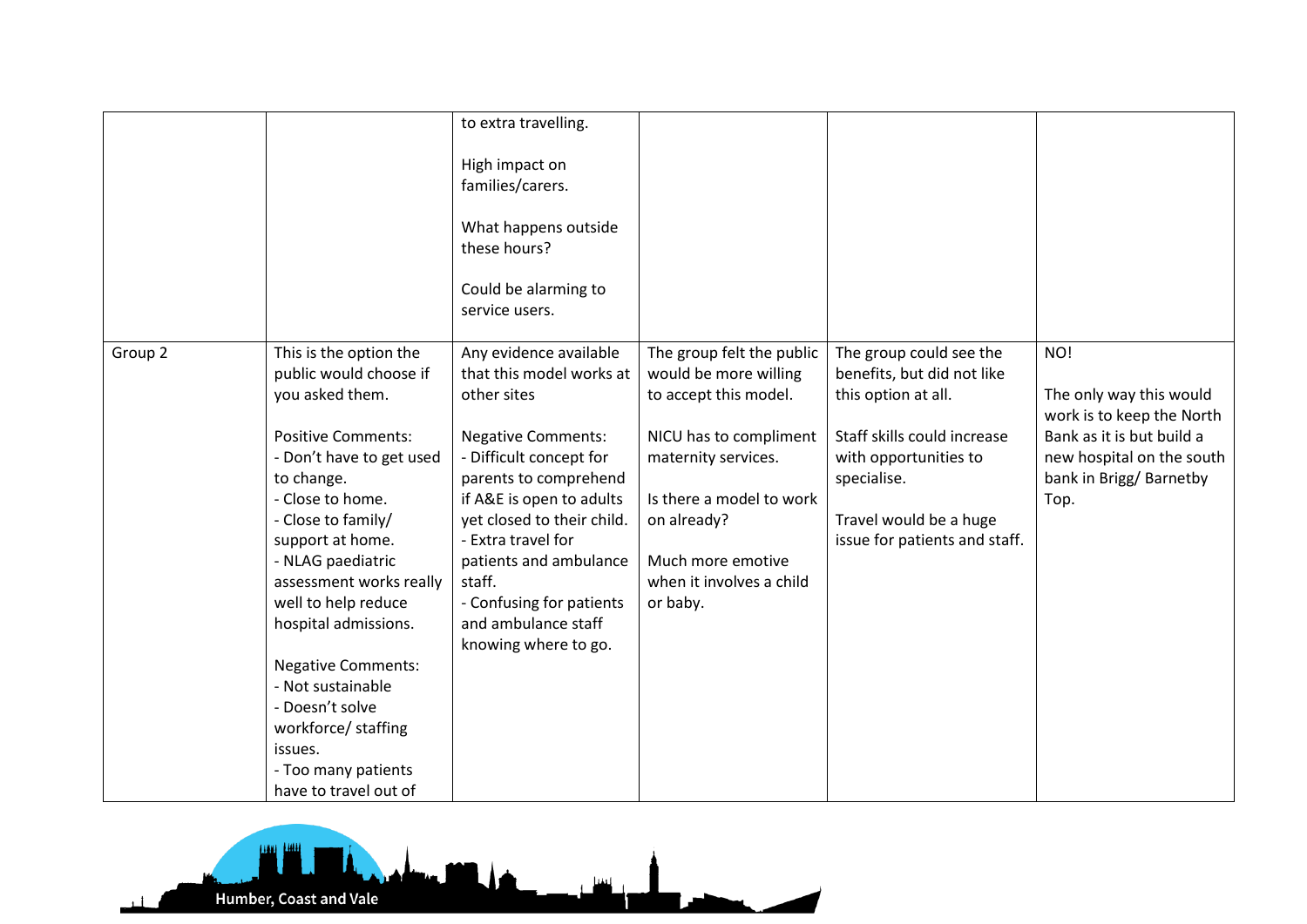|         | area.<br>- Transport is an issue,<br>especially out of area,<br>and between north and<br>south bank (vice-versa). |                                                                                                                                                                                                                                                                                                                                                                                                                                                                                                         |                                                                                                                                                                                                             |                                                            |                |
|---------|-------------------------------------------------------------------------------------------------------------------|---------------------------------------------------------------------------------------------------------------------------------------------------------------------------------------------------------------------------------------------------------------------------------------------------------------------------------------------------------------------------------------------------------------------------------------------------------------------------------------------------------|-------------------------------------------------------------------------------------------------------------------------------------------------------------------------------------------------------------|------------------------------------------------------------|----------------|
| Group 3 | No comments made                                                                                                  | The group said NO to<br>this option.<br>The group would like to<br>know figures before<br>they made a judgment<br>on this option.<br>Children are not ill at<br>set times, not<br>convinced this would<br>work.<br><b>Travel for</b><br>parents/ambulance<br>would increase.<br>Travel during the night<br>with a sick child would<br>be extremely distressing<br>for a parent - risky.<br>Outcomes could be<br>poor if treatment is 30<br>miles away e.g. in an<br>emergency with a burst<br>appendix. | This is the best option.<br>Could at least be<br>admitted to do the<br>necessary to stabilise<br>the child - would give<br>them a chance at least.<br>Puts the child first.<br>Seems the obvious<br>choice. | Not safe - a child might not<br>make it to the other site. | Not an option! |

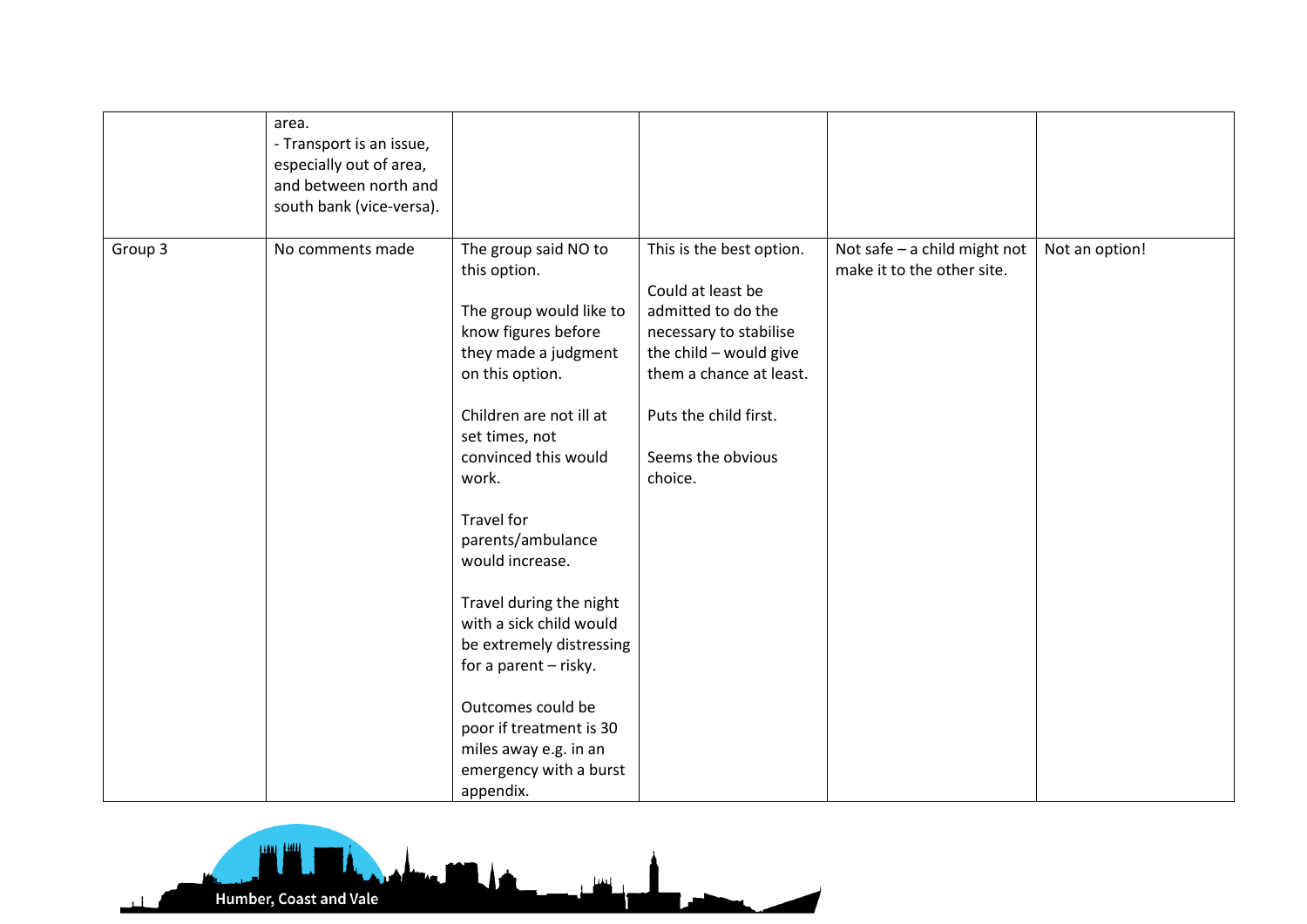| Group 4 | Not an option. | The group were not     | Doesn't address issues   | Bitter pill at the start for | Not achievable.             |
|---------|----------------|------------------------|--------------------------|------------------------------|-----------------------------|
|         |                | keen on this option.   | e.g. staffing.           | the public to accept $-$ but |                             |
|         |                |                        |                          | could be more beneficial in  | Abolish bridge toll and car |
|         |                | Lots of time wasted on | Seems a bit like a       | the longer term $-$          | parking charges.            |
|         |                | travelling between     | botched job / quick fix. | consistency/quality of       |                             |
|         |                | sites.                 |                          | care/outcomes could          | Positives would be:         |
|         |                |                        | Confusing for patients.  | increase.                    | - Potential for greater/    |
|         |                | Confusing and          |                          |                              | higher grade of care and    |
|         |                | distressing.           |                          | Split specialities so not to | equipment.                  |
|         |                |                        |                          | run down one hospital e.g.   | - No confusion of where     |
|         |                |                        |                          | maternity and paediatrics    | to go.                      |
|         |                |                        |                          | at one site; planned and     | - Simplification of         |
|         |                |                        |                          | emergency care at the        | transport issues.           |
|         |                |                        |                          | other.                       |                             |
|         |                |                        |                          |                              |                             |
|         |                |                        |                          | This is a happy medium,      |                             |
|         |                |                        |                          | neither site is deprived and |                             |
|         |                |                        |                          | it is less confusing for     |                             |
|         |                |                        |                          | patients.                    |                             |

#### **General Comments:**

Transport was an overarching theme throughout the four discussions and it was felt that this needs to underpin any future decisions.

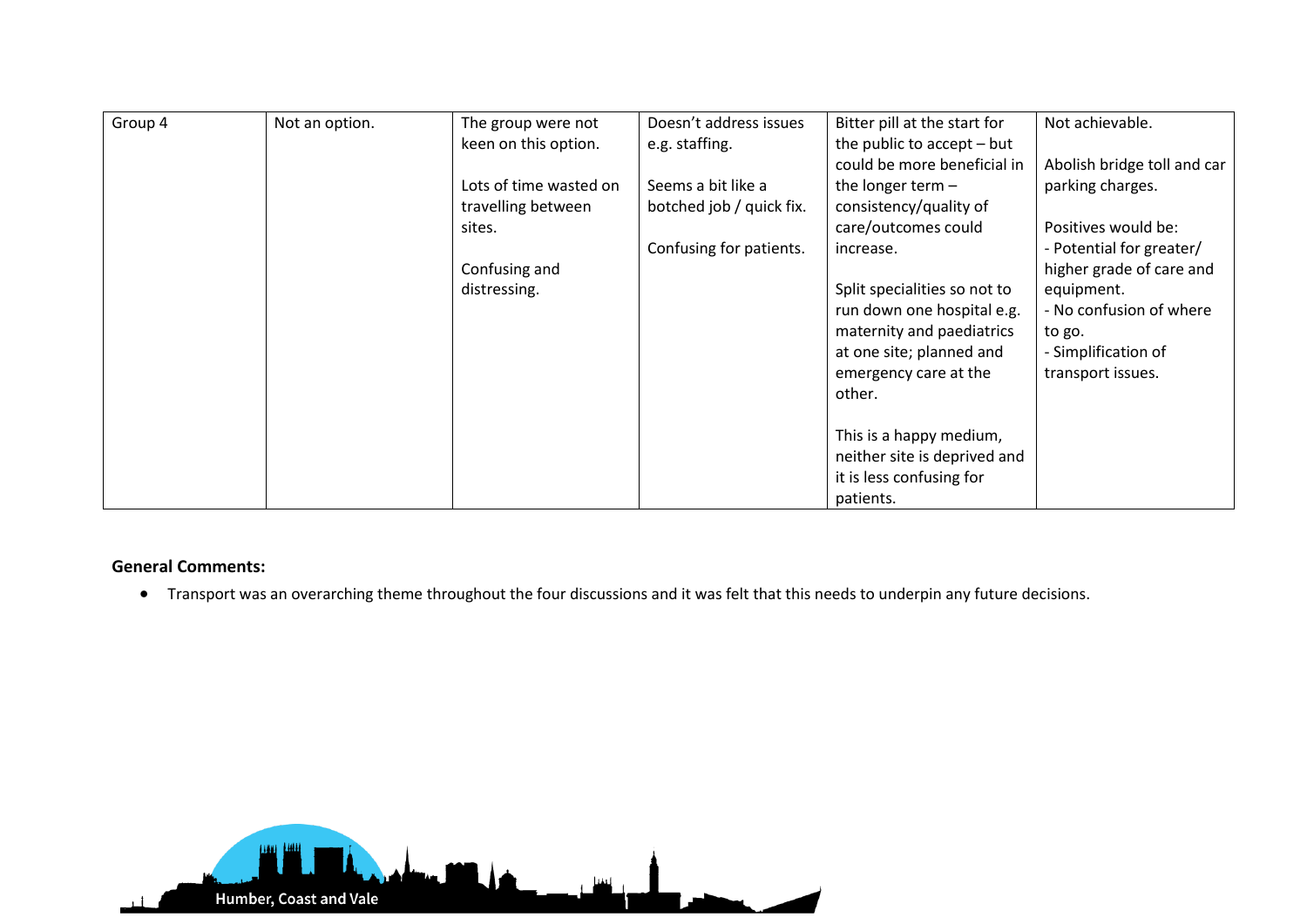

|         |                   | 2x              |                                                                                                                                                                                                           |                                                                                                                                                                                    |                                       |
|---------|-------------------|-----------------|-----------------------------------------------------------------------------------------------------------------------------------------------------------------------------------------------------------|------------------------------------------------------------------------------------------------------------------------------------------------------------------------------------|---------------------------------------|
|         | <b>Do Nothing</b> | <b>Hot-Warm</b> | <b>Hot-Cold</b>                                                                                                                                                                                           | <b>Networked</b><br>(Humber-wide)                                                                                                                                                  | Humber-wide super-<br>elective centre |
| Group 1 |                   |                 | Planned care is easier to reconfigure as it is 'planned' and all options apart from 'do nothing' should<br>reduce the time wasted by doctors and nurses travelling up and down the A180 to clinics/wards. |                                                                                                                                                                                    |                                       |
|         |                   |                 |                                                                                                                                                                                                           | People will have more<br>confidence about going<br>to a dedicated 'centre<br>of excellence' and it will<br>be a way to attract<br>professionals in to learn<br>and gain expertise. |                                       |

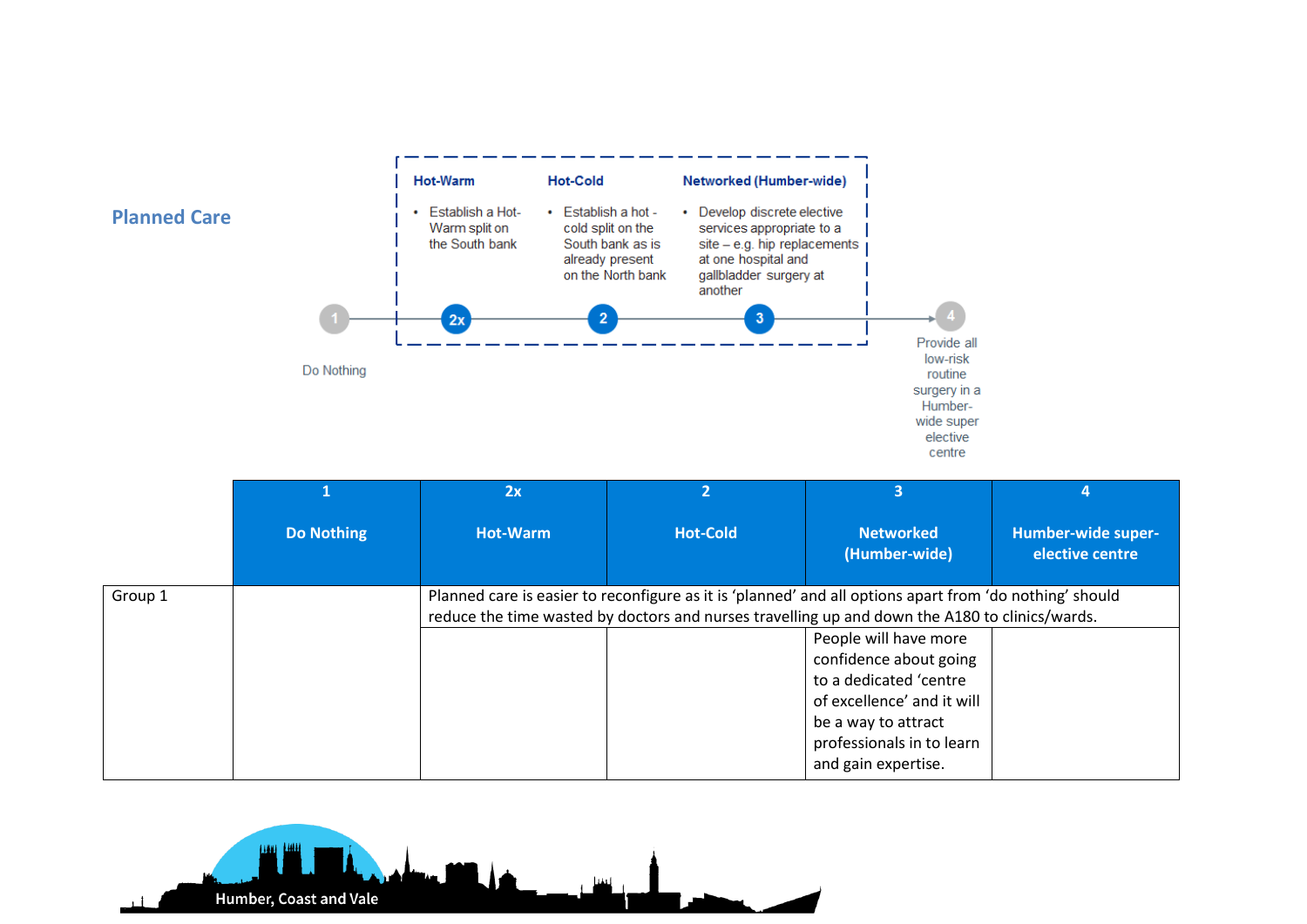|         |  | Need to consider impact                               |                            |
|---------|--|-------------------------------------------------------|----------------------------|
|         |  | on staff if based in one                              |                            |
|         |  | centre for their                                      |                            |
|         |  | specialty which is a                                  |                            |
|         |  | distance away from                                    |                            |
|         |  | their home and                                        |                            |
|         |  | therefore increasing                                  |                            |
|         |  | travel times after long                               |                            |
|         |  | 12/13 hour shifts.                                    |                            |
|         |  |                                                       |                            |
|         |  | When considering impact on care must also factor      |                            |
|         |  | in mental health and impact of patient, carers and    |                            |
|         |  | family if care is not accessible to them.             |                            |
|         |  |                                                       |                            |
|         |  | This may result in longer and lengthier journeys      |                            |
|         |  | for the patient transport service provider and        |                            |
|         |  | therefore it is likely that more rigorous application |                            |
|         |  | of the eligibility for patient transport (medical     |                            |
|         |  | need) will be applied.                                |                            |
| Group 2 |  | Options 3 and 4 present                               | It is easier to maintain   |
|         |  | opportunities for staff                               | one set of high quality    |
|         |  | to come to a centre of                                | kit/equipment in one       |
|         |  | excellence to                                         | site than try to make do   |
|         |  | learn/hone their craft.                               | across multiple sites.     |
|         |  |                                                       |                            |
|         |  | Travel will be a problem                              | Travel will be a problem   |
|         |  | for some people and we                                | for some people and we     |
|         |  | must ensure that poorer                               | must ensure that poorer    |
|         |  | people don't miss                                     | people don't miss          |
|         |  | having the treatment                                  | having the treatment       |
|         |  | they need because they                                | they need because they     |
|         |  | can't afford to get to it.                            | can't afford to get to it. |
|         |  |                                                       |                            |

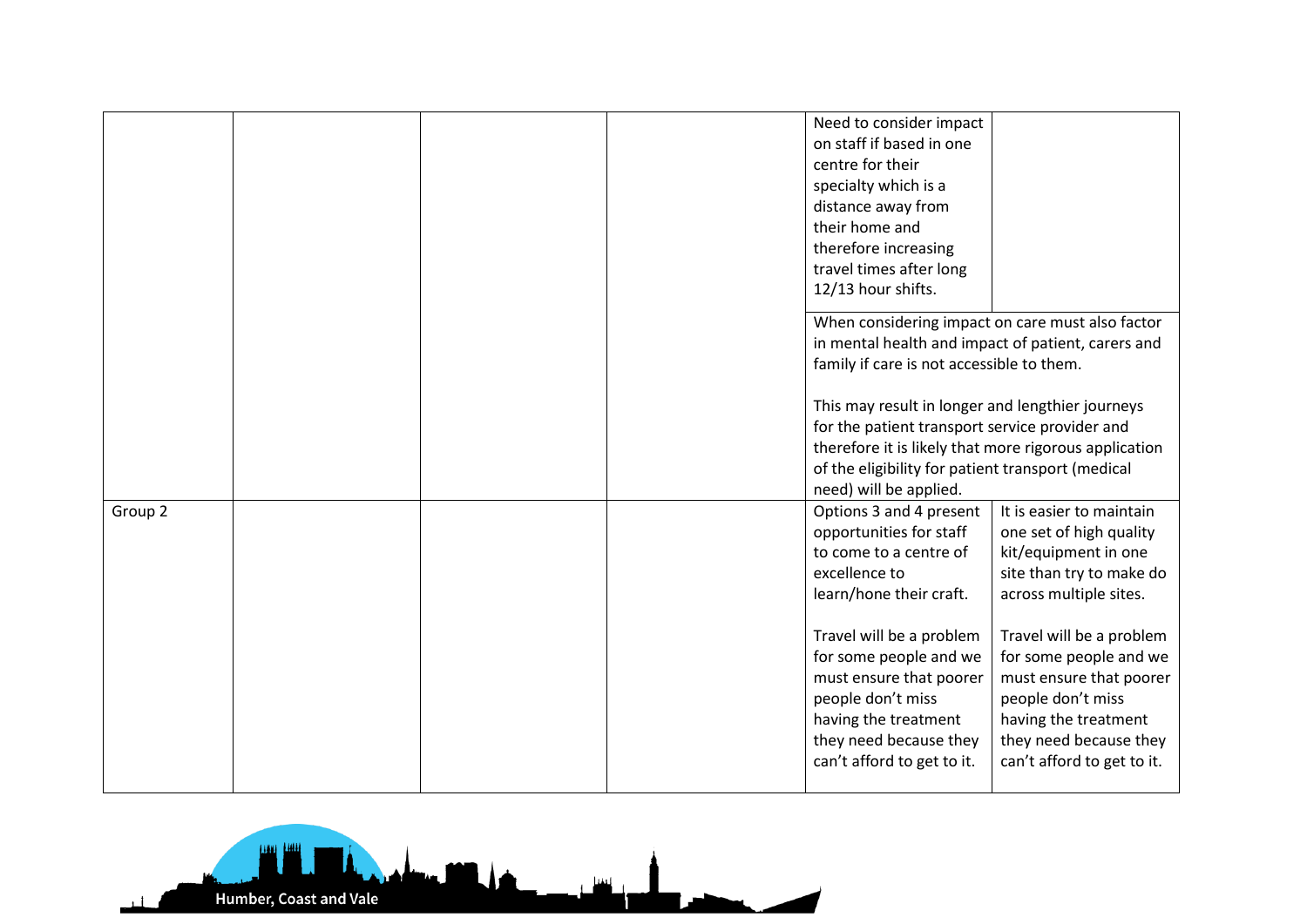| Group 3 |  |                                                                                                                  | Will be able to attract<br>staff to a shiny new<br>facility with prestige.<br>People will travel to get<br>the best care but we<br>need to be aware of<br>poorer people and find                                                                                        |
|---------|--|------------------------------------------------------------------------------------------------------------------|-------------------------------------------------------------------------------------------------------------------------------------------------------------------------------------------------------------------------------------------------------------------------|
|         |  |                                                                                                                  | ways to help them<br>access their care.                                                                                                                                                                                                                                 |
|         |  |                                                                                                                  | Option 4 will mean<br>treatment and care is<br>quicker and better.                                                                                                                                                                                                      |
| Group 4 |  | People want to go<br>where the expertise is<br>and in the case of<br>planned care people can<br>plan for travel. | Option 4 will mean<br>better equipment if all<br>one centre. This may<br>attract a higher grade of<br>staff as a new, modern<br>building will be a more<br>attractive place to work<br>and therefore reduce<br>current staffing<br>recruitment and<br>retention issues. |
|         |  |                                                                                                                  | Also help to alleviate<br>transport issues with all<br>planned care transport<br>going to and from one<br>place.                                                                                                                                                        |

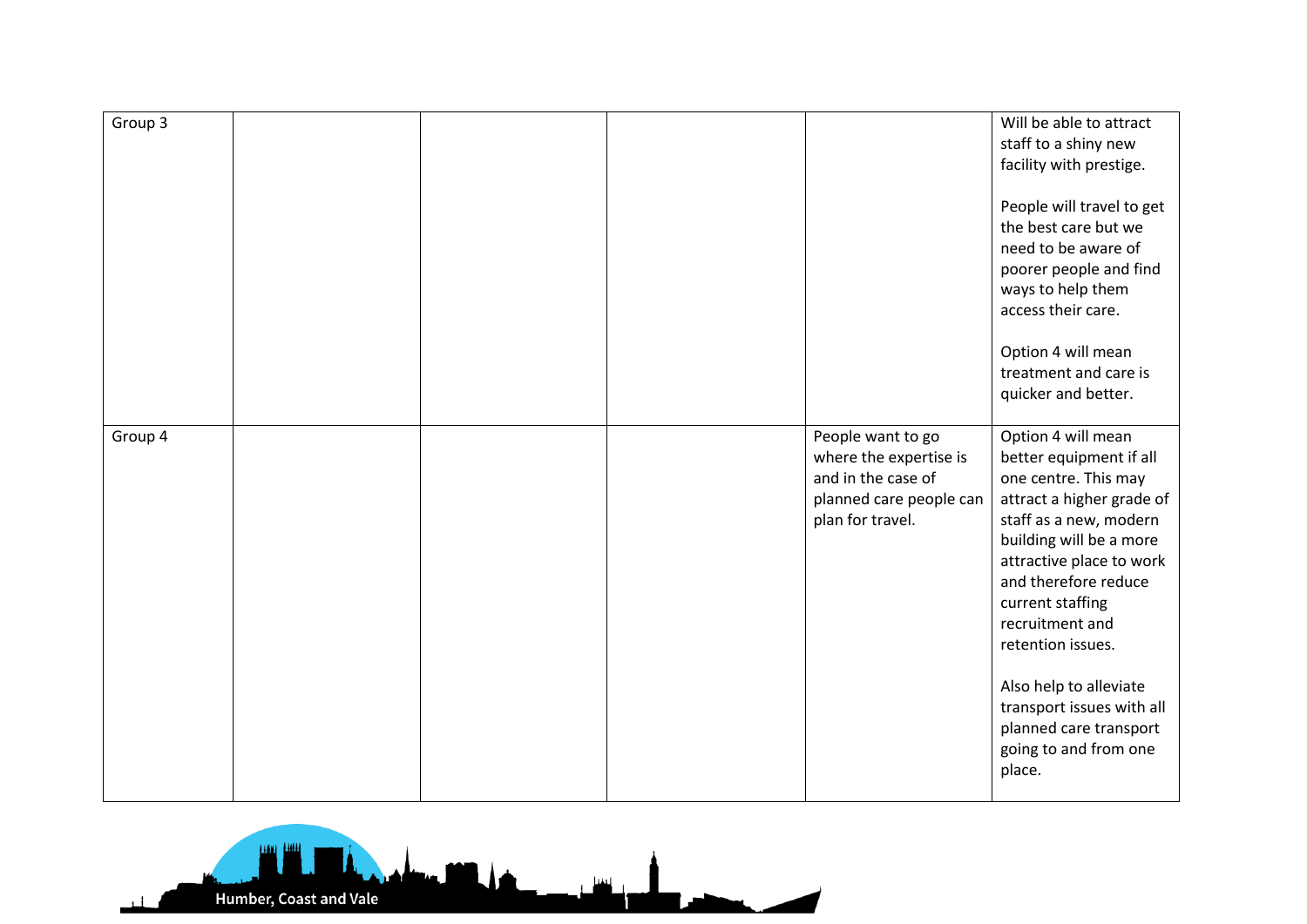|  |  | More outreach to<br>patients locally. Need to<br>be more honest about<br>follow-up appointments<br>and appointment times.                       |
|--|--|-------------------------------------------------------------------------------------------------------------------------------------------------|
|  |  | The technology in use<br>now is not the best $-$<br>improving technology<br>and communications<br>will enable patients to<br>take back control. |

#### **General comments**

- Planned care is less emotive than the other specialties.
- People are used to and happy to travel if they thought it is better for them to do so.
- South Bank people have been travelling to Castle Hill for specialist treatment for some time now and have come to accept it because they will get the best consultant and nursing care.

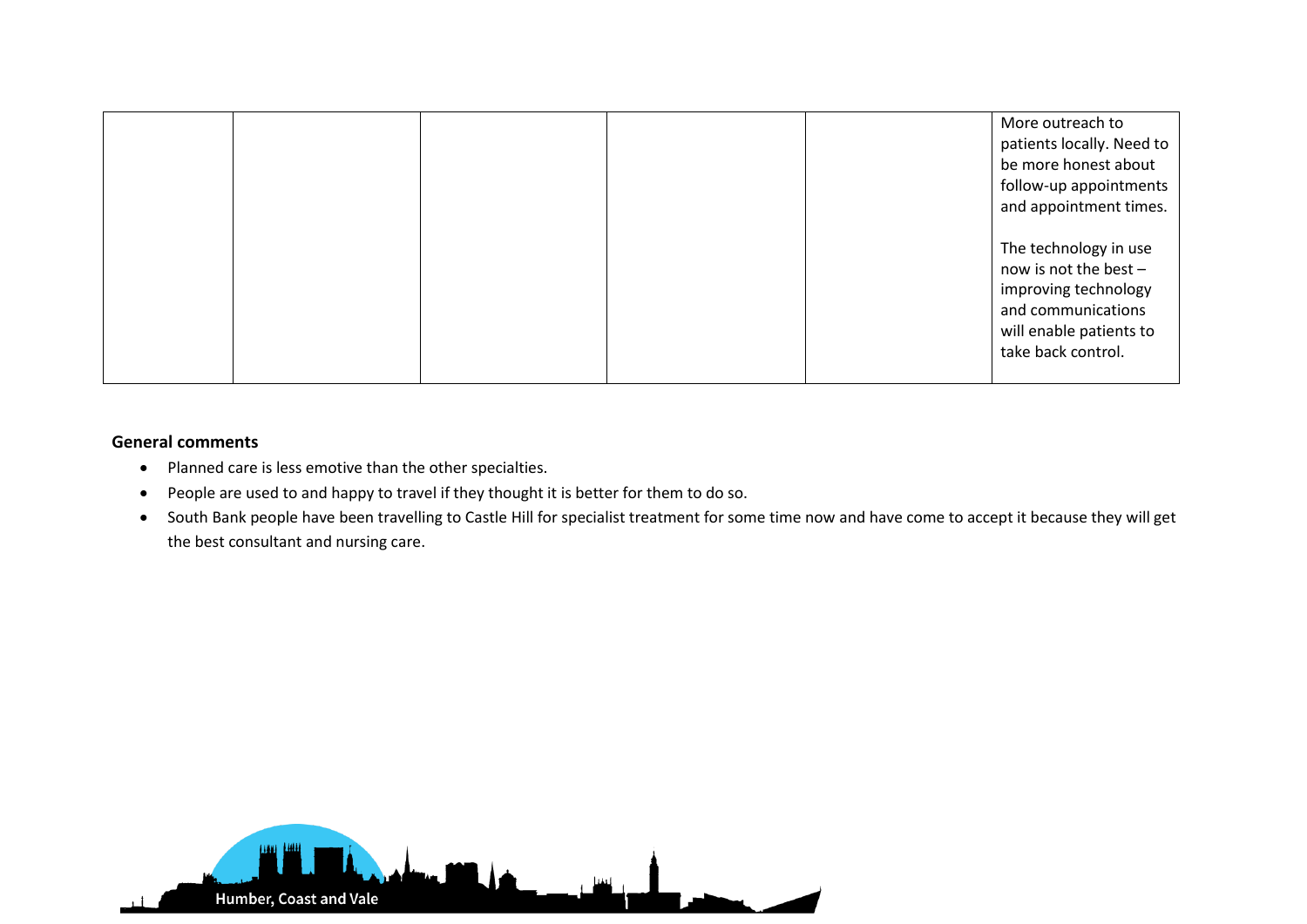

| Humber (e.g.  |
|---------------|
| Northumbria   |
| Specialist    |
| Emergency     |
| Care hospital |
| (Cramlington) |

|         |                                                                                                                                                                                                  | $\overline{2}$                                                                                                                                | 3                                                                                                                                                                                                                                                 |                                                                                                                                                                                                                                                                   | 5                                                                                                                                                            |
|---------|--------------------------------------------------------------------------------------------------------------------------------------------------------------------------------------------------|-----------------------------------------------------------------------------------------------------------------------------------------------|---------------------------------------------------------------------------------------------------------------------------------------------------------------------------------------------------------------------------------------------------|-------------------------------------------------------------------------------------------------------------------------------------------------------------------------------------------------------------------------------------------------------------------|--------------------------------------------------------------------------------------------------------------------------------------------------------------|
|         | <b>Do Nothing</b>                                                                                                                                                                                | <b>Acute Care Hubs</b>                                                                                                                        | <b>Hot-Warm</b>                                                                                                                                                                                                                                   | <b>Hot-Cold</b>                                                                                                                                                                                                                                                   | <b>New Single Emergency</b><br><b>Hospital for Humber</b>                                                                                                    |
| Group 1 | Most members of<br>public are less<br>adamant than<br>clinicians that things<br>need to change $-$ if<br>you ask them, most<br>would like Hull Royal<br>Infirmary-style A&E<br>model everywhere. | Seems eminently<br>sensible - should just do<br>anyway.<br>Need to explain impact<br>and evidence better -<br>need for good<br>communication. | Would be more acceptable<br>to local people - having<br>local option for short-stay<br>then only moving if you<br>have to for specialist care.<br>People like the reassurance<br>of having a front door<br>locally that they can walk<br>through. | Some concern regarding<br>closure of one A&E due<br>to heavy industry in both<br>communities.<br>Older people and carers<br>need to be a<br>$consideration -$<br>minimising travel where<br>possible for routine<br>things/conditions<br>associated with frailty. | South bank residents<br>are getting more used<br>to and more accepting<br>of travelling for care -<br>most serious patients<br>are already taken to<br>Hull. |

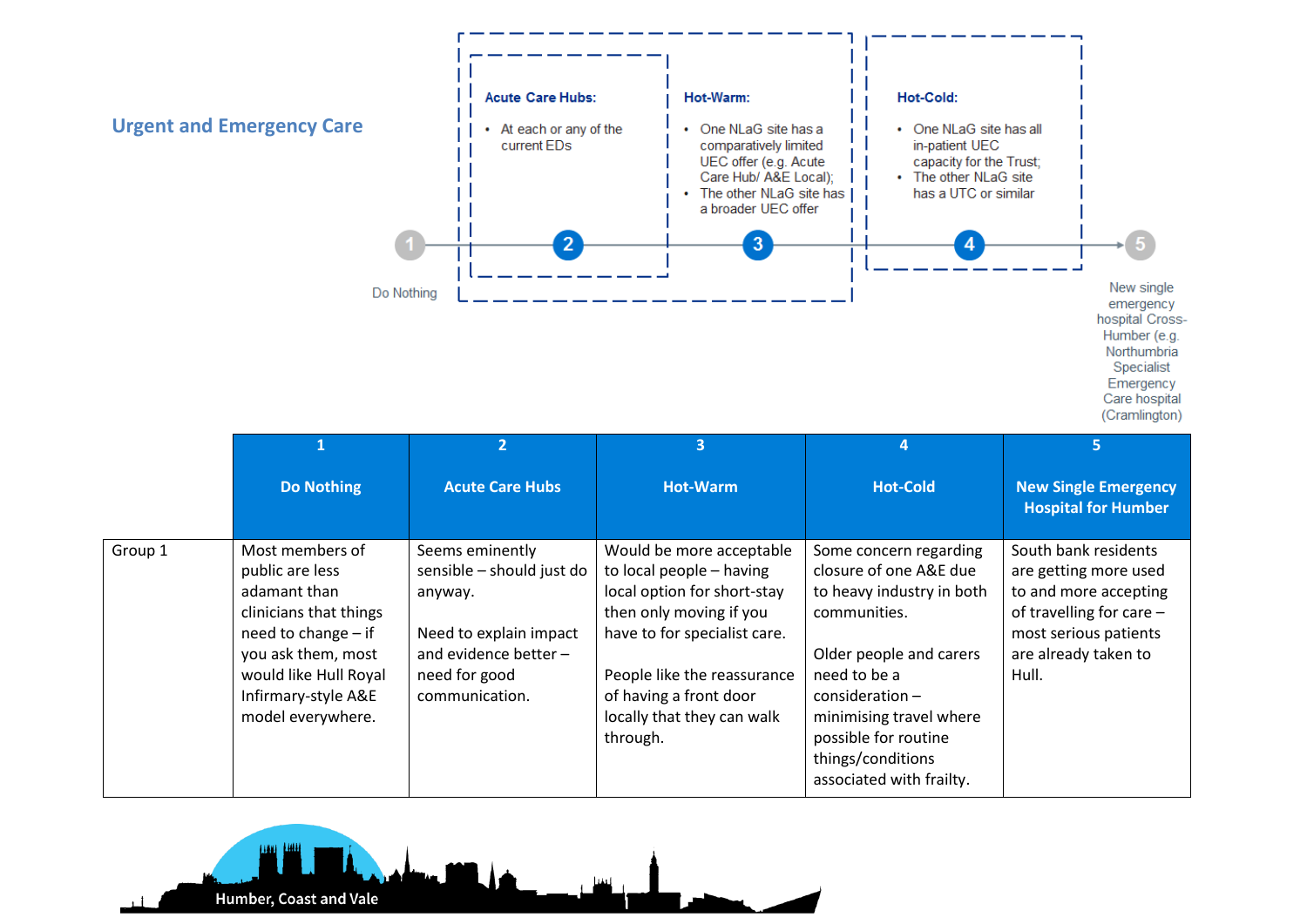| Group 2 | Things can't stay as<br>they are - "Waiting 6+<br>hours to get to the<br>assessment ward is<br>inhumane." | Co-located UTC is<br>improving triage in A&E.<br>Good suggestion -<br>removes "us and them<br>mentality".                                                                                  |                                                                                                                                  | What about more than<br>one UTC not just on the<br>hospital site?<br>Can we offer more walk-<br>in centres and more non-<br>acute options for people,<br>so that only the sickest<br>need to travel for hospital<br>care?                                           | Can see some benefits<br>to this approach,<br>however, this will<br>inevitably<br>disenfranchise<br>someone.<br>Would this leave the<br>other hospitals with<br>poorer staff? High grade<br>consultants won't go to<br>the small hospitals. |
|---------|-----------------------------------------------------------------------------------------------------------|--------------------------------------------------------------------------------------------------------------------------------------------------------------------------------------------|----------------------------------------------------------------------------------------------------------------------------------|---------------------------------------------------------------------------------------------------------------------------------------------------------------------------------------------------------------------------------------------------------------------|---------------------------------------------------------------------------------------------------------------------------------------------------------------------------------------------------------------------------------------------|
| Group 3 | Agreement that<br>something does need<br>to change.                                                       | Good model.<br>Should we be<br>considering a geriatric<br>hospital?<br>Will it still be clear to<br>patients where they<br>should go? Current<br>system can be confusing<br>(UTC/A&E/GP?). |                                                                                                                                  | Concern around one<br>community being<br>disenfranchised in this<br>model.<br>Would people know<br>where to go - would it be<br>clear which hospital deals<br>with which conditions?<br>Could people turn up at<br>the "cold" site with<br>serious conditions which | Geography and rurality<br>makes this really<br>challenging.<br>Could this improve the<br>medical training offer?<br>Can we look at how to<br>improve the medical<br>training offer associated<br>with all models?                           |
| Group 4 |                                                                                                           | Most popular option for<br>the population.<br>This should be a given.<br>Can we quantify the                                                                                               | No real concerns about<br>transferring for specialist<br>care but would be very<br>concerned about not<br>having an "open door". | could delay treatment?<br>Model 3 is better than 4.<br>Psychological impact of<br>not having an available<br>service - people will<br>worry if their A&E is no                                                                                                      | Choose one centre of<br>population or the other,<br>not the middle where<br>nobody lives.                                                                                                                                                   |

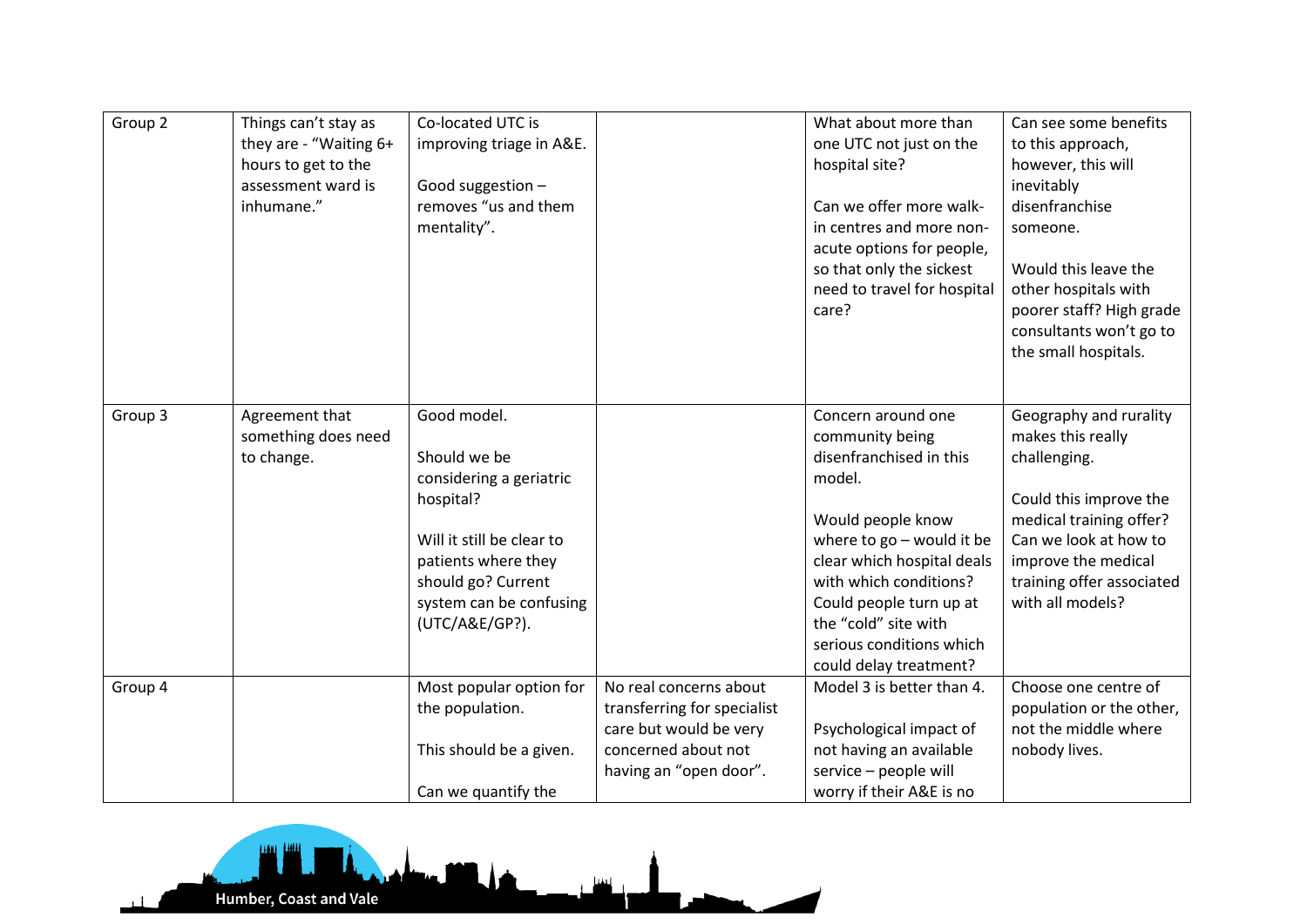|  | outcomes? Are we clear | People like the reassurance                                            | longer there. |  |
|--|------------------------|------------------------------------------------------------------------|---------------|--|
|  |                        | $\vert$ it will have a significant $\vert$ of having a front door they |               |  |
|  |                        | impact on making things $\vert$ can walk through, if they              |               |  |
|  | better?                | need it.                                                               |               |  |

#### **General comments**

- Being able to see accurate medical records anywhere is critically important irrespective of the model adopted putting in place shared care records need to be a priority, investment in improving digital shouldn't be ignored.
- More needs to be done outside of hospital to stop people coming in at all
- Need to look beyond Humber e.g. to Doncaster
- Consider impact on carers and families

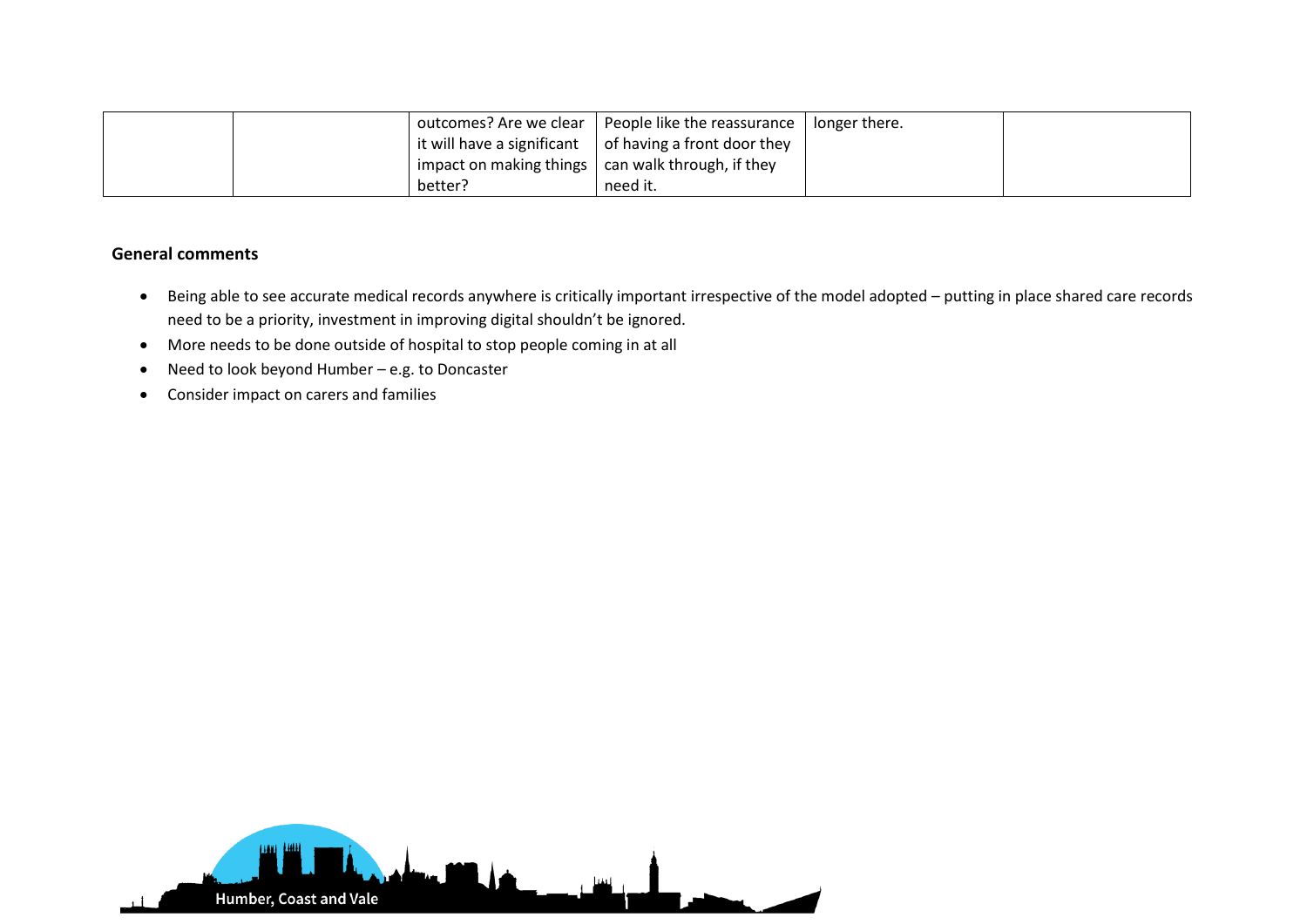## **Identifying preferred service models**

For the final task of the day, a real-time voting exercise was undertaken, asking Panel members to rank the potential clinical models based on their preferences. This was done by logging onto [www.menti.com](http://www.menti.com/) 

*NB: Some panel members were not able to properly access the vote via their smartphones, so the results should not be considered conclusive and should be read alongside the qualitative feedback already provided above*.